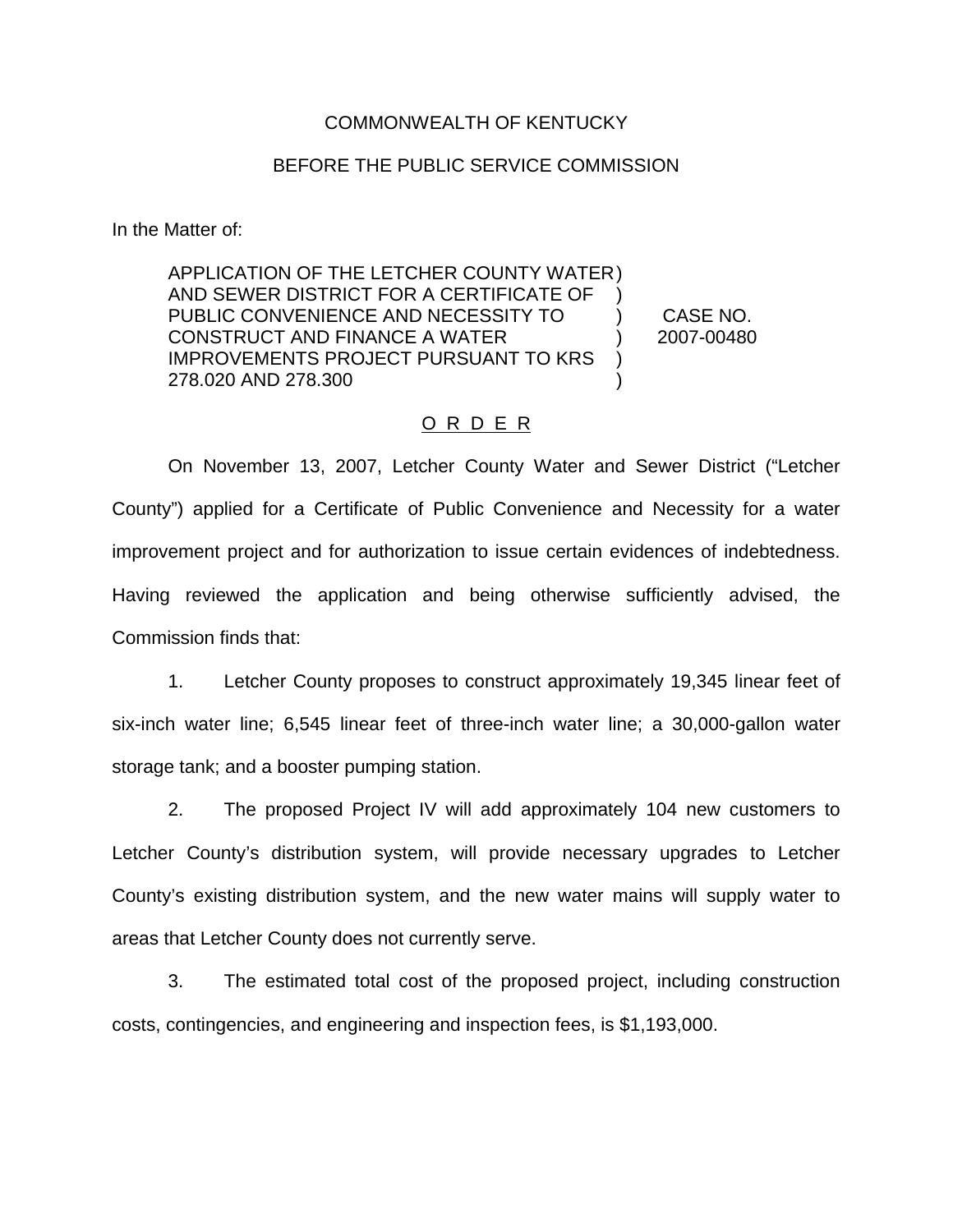4. Bell Engineers, Inc., of Lexington, Kentucky, prepared the plans and specifications for the proposed project.

5. The Division of Water of the Kentucky Environmental and Public Protection Cabinet has approved the plans and specifications for the proposed project.

6. The proposed project will not compete or conflict with the facilities of other jurisdictional utilities operating in the same area.

7. The proposed project will not result in the wasteful duplication of utility facilities.

8. Public convenience and necessity require the proposed project.

9. The proposed project will be funded from the proceeds of a House Bill 267 Grant in the amount of \$300,000; an IDEF grant in the amount of \$112,000; and a loan in the approximate amount of \$781,000 from the Kentucky Infrastructure Authority ("KIA") through its Fund F Program.

10. The proposed KIA loan is for a period of 20 years and has an interest rate of 1 percent per annum.

11. The proposed KIA loan is for a lawful object within Letcher County's corporate purposes, is necessary and appropriate for and consistent with proper performance of its service to the public, will not impair its ability to perform that service, and is reasonably necessary and appropriate for such purpose.

IT IS THEREFORE ORDERED that:

1. Letcher County is granted a Certificate of Public Convenience and Necessity to proceed with the proposed water main extension project as set forth in the plans and specifications of record herein.

-2- Case No. 2007-00480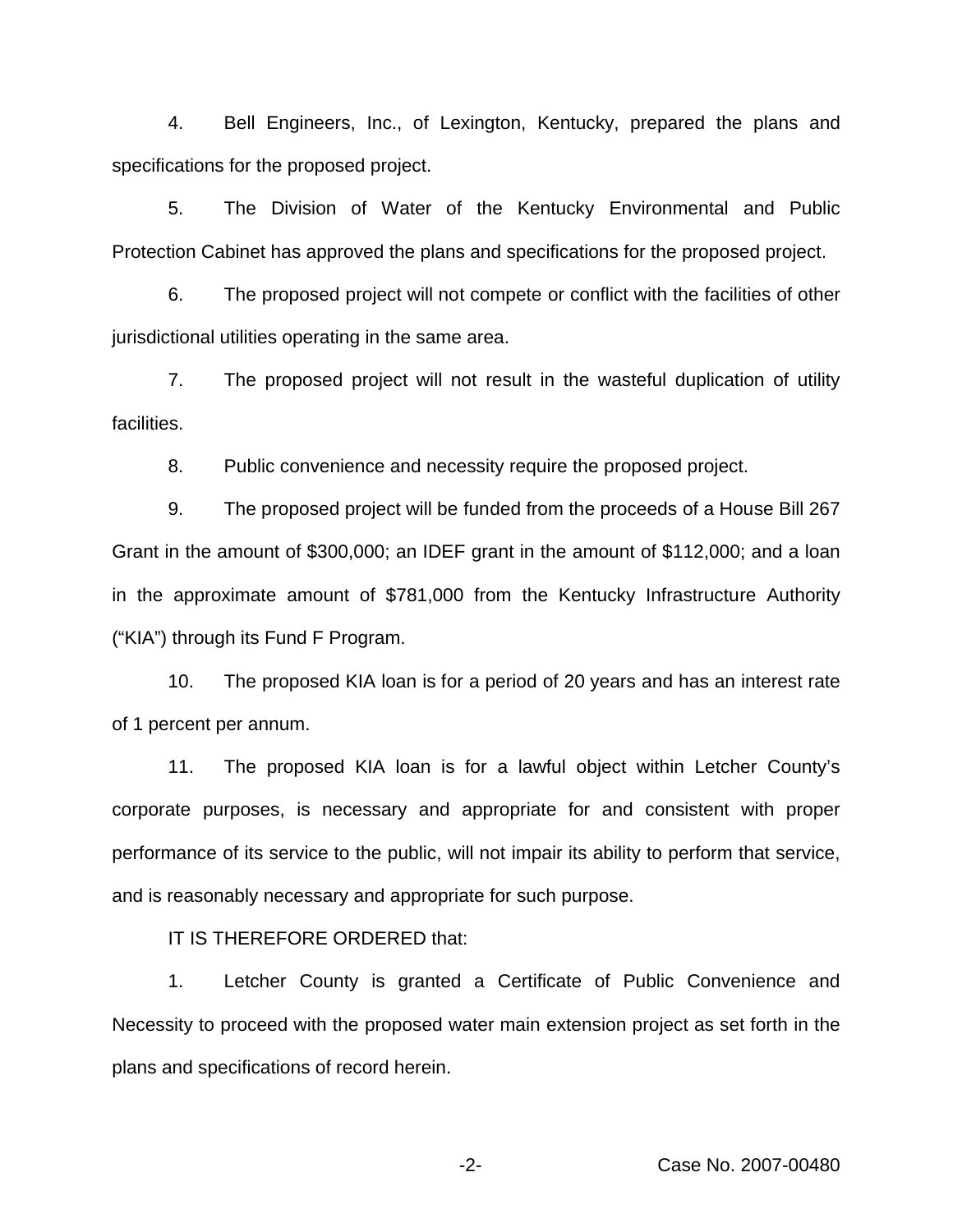2. Letcher County is authorized to borrow an amount not to exceed \$781,000 at an interest rate not to exceed 1 percent per annum. Letcher County shall notify the Commission of the final terms of the loan within 30 days after issuance.

3. The proceeds from the KIA loan shall be used only for the lawful purposes specified in Letcher County's application.

4. Letcher County shall obtain approval from the Commission prior to performing any additional construction not expressly authorized within this Order.

5. Any deviation from the construction approved herein shall be undertaken only with the prior approval of the Commission.

6. Letcher County shall furnish documentation of the total costs of this project including the cost of construction and all other capitalized costs (engineering, legal, administrative, etc.) within 60 days of the date that construction is substantially completed. Construction costs should be classified into appropriate plant accounts in accordance with the Uniform System of Accounts for Water Utilities prescribed by the Commission.

7. Letcher County shall require the construction to be inspected under the general supervision of a professional engineer with a Kentucky registration in civil or mechanical engineering, to ensure that the construction work is done in accordance with the contract drawings and specifications and in conformance with the best practices of the construction trades involved in the project.

8. Letcher County shall file a copy of the "as-built" drawings and a certified statement that the construction has been satisfactorily completed in accordance with the

-3- Case No. 2007-00480